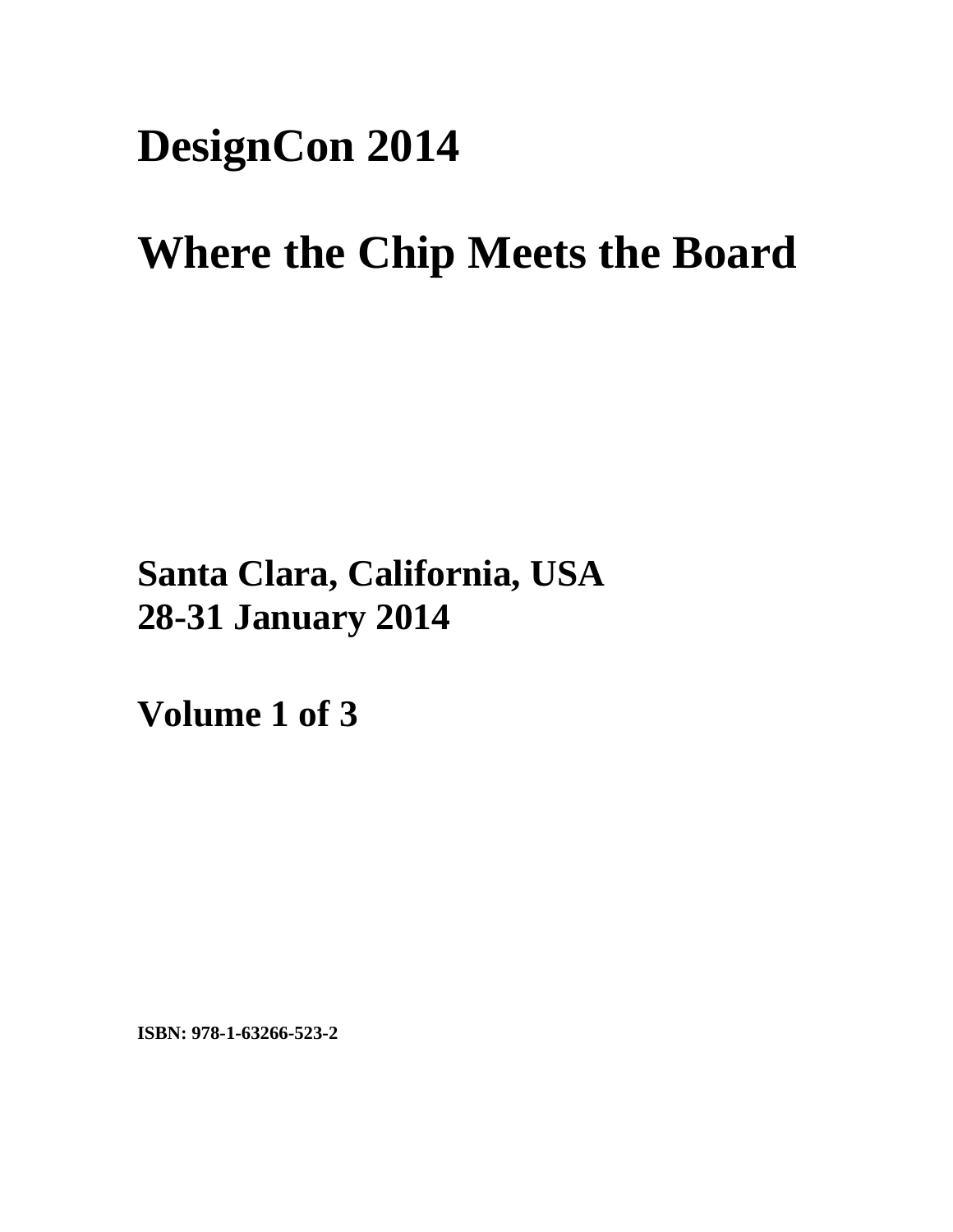**Printed from e-media with permission by:** 

Curran Associates, Inc. 57 Morehouse Lane Red Hook, NY 12571



**Some format issues inherent in the e-media version may also appear in this print version.** 

Copyright© (2014) by UBM Electronics All rights reserved.

Printed by Curran Associates, Inc. (2014)

For permission requests, please contact UBM Electronics at the address below.

UBM Electronics 303 Second Street South Tower, 9th Floor, Suite 900 San Francisco, CA 94107

Phone: (415) 947-6000

feedback@techweb.con

### **Additional copies of this publication are available from:**

Curran Associates, Inc. 57 Morehouse Lane Red Hook, NY 12571 USA Phone: 845-758-0400 Fax: 845-758-2634 Email: curran@proceedings.com Web: www.proceedings.com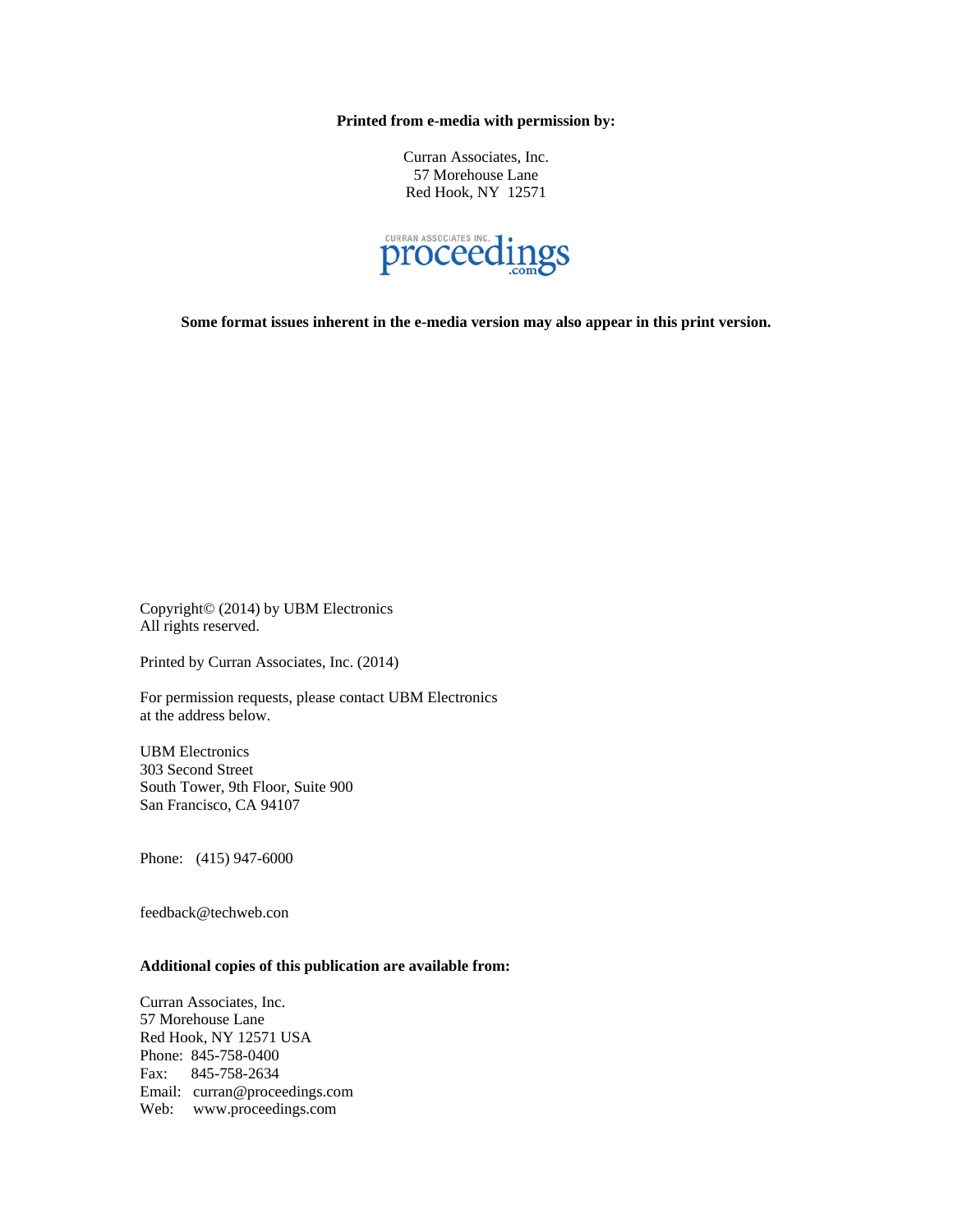## **TABLE OF CONTENTS**

Volume 1

| <b>COMPREHENSIVE FULL-CHIP METHODOLOGY TO VERIFY EM AND DYNAMIC</b>                                |  |
|----------------------------------------------------------------------------------------------------|--|
| VOLTAGE DROP ON HIGH PERFORMANCE FPGA DESIGNS IN THE 20NM TECHNOLOGY  1                            |  |
| Sujeeth Udipi, Karan Sahni                                                                         |  |
| WORST CASE EYE ESTIMATION METHOD CONSIDERING POWER NOISE ON TX OUTPUT                              |  |
| DRIVER AND CHANNEL CROSSTALK & ISI IN INTERPOSER-BASED 2.5D INTERFACES  13                         |  |
| Kiyeong Kim, Jingook Kim, Heegon Kim, Junho Lee, Joungho Kim                                       |  |
| IMPROVING CROSSTALK AND VOLTAGE NOISE IMMUNITY OF ON-CHIP HIGH SPEED                               |  |
|                                                                                                    |  |
| Sandeep Mirchandani, Chakrapal Kalwa, Jeff Peng                                                    |  |
| <b>OPTIMIZING ON DIE DECAP IN A SYSTEM AT EARLY STAGE OF DESIGN CYCLE </b> 57                      |  |
| Naresh Dhamija, Pramod Parameswaran, Sarika Jain, Makeshwar Kothandaraman, Praveen Soora           |  |
| MODELING AND MITIGATING SUPPLY NOISE IN QUAD-CORE CPU AND GPU CHIPSETS 75                          |  |
| Sunil Sudhakaran, Yaping Zhou, Daniel Lin                                                          |  |
| DISTRIBUTED MODELING AND CHARACTERIZATION OF ON-CHIP/SYSTEM LEVEL PDN                              |  |
|                                                                                                    |  |
| Dmitry Klokotov, Jin Shi, Yong Wang                                                                |  |
|                                                                                                    |  |
| Dan Oh, Yujeong Shim, Guang Chen, Alexander Razmadze, Wern Shin Choo, Karthik Chandrasekar         |  |
|                                                                                                    |  |
| Scott Wedge, Amr Fahim                                                                             |  |
| <b>CONVERTING VERILOG/SYSTEMVERILOG TO C++ FOR USAGE WITH DATA FLOW</b>                            |  |
|                                                                                                    |  |
| Zao Liu, Miguel Yanez, Torstein Molvik, Todd Bermensolo                                            |  |
|                                                                                                    |  |
|                                                                                                    |  |
| Richard Allred, Sergio Camerlo, Kusuma Matta, Matthew McCarn                                       |  |
| MODELING, EXTRACTION AND VERIFICATION OF VCSEL MODEL FOR OPTICAL IBIS                              |  |
|                                                                                                    |  |
| Zhaokai Yuan, M. V. Ramana Murty, Sanjeev Gupta, Amolak Badesha                                    |  |
| LOW JITTER S-BAND OSCILLATORS AND VCOS INTEGRATED IN A SMALL CHIP-SCALE                            |  |
|                                                                                                    |  |
| Richard Ruby, Steve Gilbert, Julie Fouquet, Reed Parker, Martha Small, Lori Callaghan, Steve Ortiz |  |
| MEASURED RANDOM JITTER IN A 300 GBIT OPTICAL DATA LINK USING A CHIP-SCALE                          |  |
|                                                                                                    |  |
| Richard Ruby, Andrew Seidel, Sanjeev Gupta                                                         |  |
| WELCOME! PANEL: OPTICAL SYSTEM TECHNOLOGIES AND INTEGRATION -                                      |  |
|                                                                                                    |  |
| <b>Brice Achkir</b>                                                                                |  |
| LOW JITTER S-BAND OSCILLATORS AND VCOS INTEGRATED IN A SMALL CHIP-SCALE                            |  |
|                                                                                                    |  |
| Martha Small, Steve Ortiz                                                                          |  |
| MEASURED RANDOM JITTER IN A 300 GBIT OPTICAL DATA LINK - USING A CHIP-SCALE                        |  |
|                                                                                                    |  |
| Robert Barnes, Steve Gilbert, Lori Callaghan, Julie Fouquet, Gregory Milburn, Reed Parker          |  |
| LOW COST DECOUPLING SOLUTION TO LOW POWER MEMORY INTERFACE FOR                                     |  |
|                                                                                                    |  |
| Long Wang, Joy Li                                                                                  |  |
| A NOVEL SCHEME TO IMPROVE POWER DISTRIBUTION NETWORKS FOR 20NM FPGA                                |  |
|                                                                                                    |  |
| Kundan Chand, Dan Oh, Hui Liu                                                                      |  |
| ADVANCED POWER-AWARE BUFFER BEHAVIOR MODEL WITH OVER-CLOCKING                                      |  |
|                                                                                                    |  |
| Yingxin Sun, Joy Li, Joshua Luo                                                                    |  |
| POWER INTEGRITY ANALYSIS OF CHIP-PACKAGE-SYSTEM (CPS) OF A MOBILE AP                               |  |
|                                                                                                    |  |
| Kyoungchoul Koo, Youngsoo Lee, Woncheol Baek                                                       |  |
|                                                                                                    |  |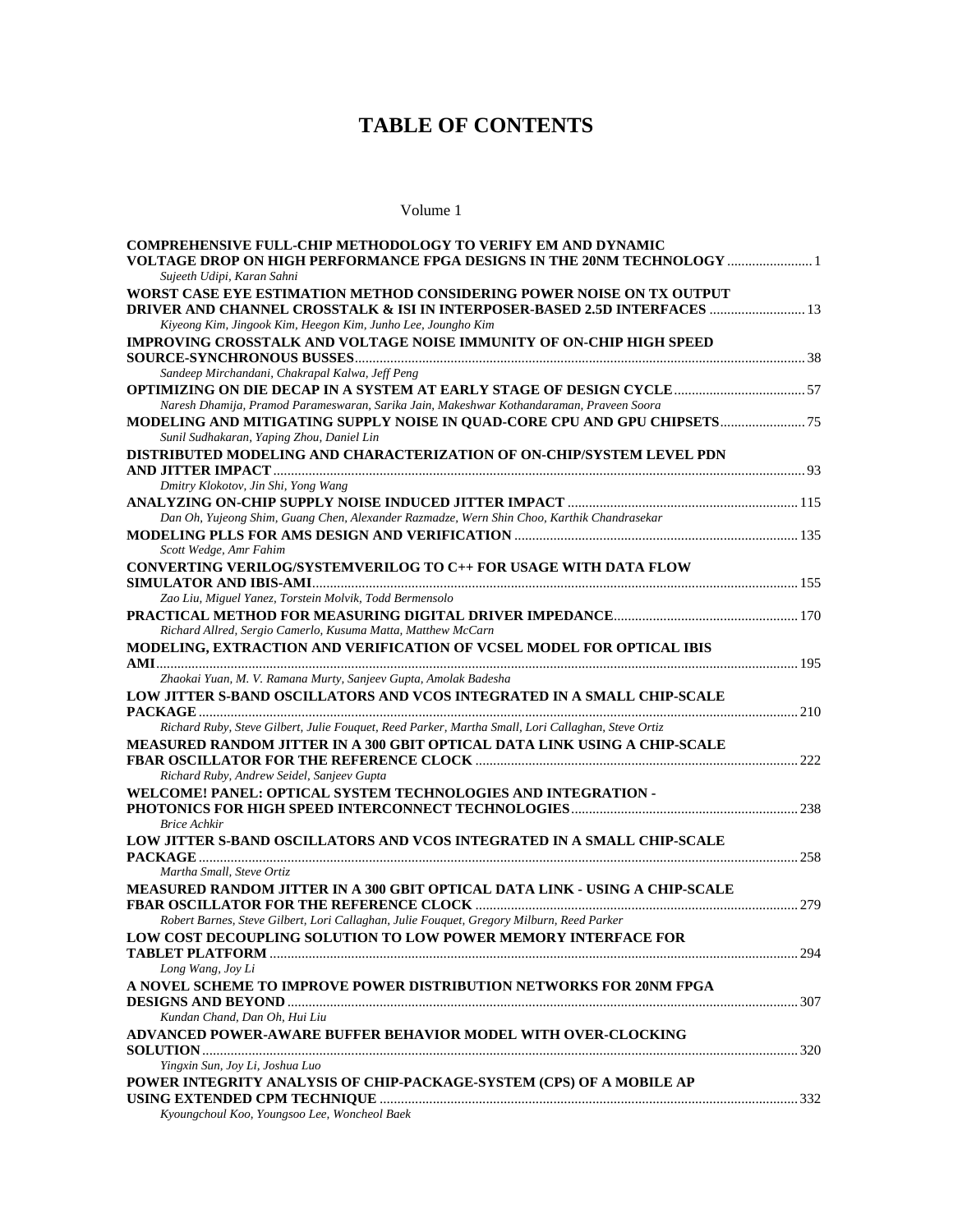| MODEL EXTRACTION AND CIRCUIT SIMULATION APPROACHES FOR SUCCESSFUL SSO                                 |  |
|-------------------------------------------------------------------------------------------------------|--|
|                                                                                                       |  |
| Brad Brim, Mike Kang, Chris Wyland, Romi Mayder                                                       |  |
| MIXED-REFERENCE FOR OPTIMUM COST & PERFORMANCE IN COST & PERFORMANCE                                  |  |
|                                                                                                       |  |
| Seunghyun Hwang, Daehyun Chung, Venkat Satagopan, Sunil Sudhakaran                                    |  |
| TERABYTE/S HIGH-BANDWIDTH AND LOW NOISE INTERPOSER DESIGN FOR 2.5D/3D IC  382<br>Joungho Kim          |  |
| HIGH DENSITY ORGANIC INTERCONNECT TECHNOLOGY AND APPLICATIONS IN                                      |  |
|                                                                                                       |  |
| Zhe Li, John Xie                                                                                      |  |
| DESIGN OF TEMPERATURE RESILIENT CLOCK DISTRIBUTION NETWORK FOR 3D ICS 428                             |  |
| Madhavan Swaminathan, Sung Joo Park, Nitish Natu                                                      |  |
|                                                                                                       |  |
| Paul Franzon                                                                                          |  |
|                                                                                                       |  |
| Adam Nagao, Toshiyuki Takada, Ching-Chao Huang, Jeremy Buan, Kunia Aihara, Phillip Li, Atsushi Mihara |  |
| EFFECTIVE CONDUCTIVITY CONCEPT FOR MODELING CONDUCTOR SURFACE                                         |  |
|                                                                                                       |  |
| Gerald Gold, Klaus Helmreich                                                                          |  |
|                                                                                                       |  |
| Taka-Aki Okubo, Toshio Sudo, Toshihiro Hosoi, Hiroaki Tsuyoshi, Fujio Kuwako                          |  |
| PRACTICAL MEASUREMENTS OF DIELECTRIC AND LOSS OF PCB MATERIALS AT HIGH                                |  |
|                                                                                                       |  |
| Glenn Oliver, John Coonrod                                                                            |  |
| HAVE YOUR CAKE AND EAT IT, TOO: ENGINEERING MEASUREMENTS AT                                           |  |
|                                                                                                       |  |
| Don Degroot, Bret Moreland, Eric Bogatin                                                              |  |
| <b>CIRCUIT BOARD MATERIAL PROPERTIES CONSIDERATIONS FOR DESIGNING</b>                                 |  |
|                                                                                                       |  |
| Doug Leys, Bob Nurmi                                                                                  |  |
| Charles Pfeil, John Mehlmauer                                                                         |  |
| MODEL BASED PRECISE LINK BUDGET ANALYSIS OF AN AD HOC SERIAL CHANNEL                                  |  |
|                                                                                                       |  |
| Venkatesh Avula                                                                                       |  |
| PRACTICAL DESIGN CONSIDERATIONS FOR DENSE, HIGH-SPEED, DIFFERENTIAL                                   |  |
|                                                                                                       |  |
| Michael J. Degerstrom, Chad M. Smutzer, Barry K. Gilbert, Erik S. Daniel                              |  |
| PACKAGE-PCB INTERFACE DISCONTINUITY OPTIMIZATION FOR 50GB/S SERDES                                    |  |
|                                                                                                       |  |
| David Secker, Wendem Beyene, Kevin Cai, Gnanadeep Kollipara, Keisuke Saito                            |  |
| <b>RULE #9: NEVER DO A MEASUREMENT OR SIMULATION WITHOUT FIRST</b>                                    |  |
|                                                                                                       |  |
| Michael Dunn                                                                                          |  |
| DECOUPLING CAPACITOR OPTIMIZATION BY SPECTRAL CURRENT-BASED POWER                                     |  |
|                                                                                                       |  |
| Jongjoo Lee, Joon Ki Paek, Kwangsoo Park, Juhwan Lim, Jongyun Yun, Joonhee Lee                        |  |
|                                                                                                       |  |
| Andy Martwick, John Drew                                                                              |  |
| AN IMPLEMENTER'S GUIDE TO LOW POWER AND HIGH PERFORMANCE MEMORY                                       |  |
|                                                                                                       |  |
| John Eble, Ming Li, Wendem Beyene                                                                     |  |
| <b>VERSATILE IO CIRCUIT SCHEMES FOR LPDDR4 WITH 1.8MW/GBPS/PIN POWER</b>                              |  |
| Kyoung Hoi Koo, Woong Hwan Ryu, Sang Min Lee, Baek Kyu Choi, Chanmin Jo                               |  |
| OPTIMIZING DDR4 PHY DESIGN TO REDUCE THE SYSTEM-LEVEL JITTER IMPACT BY                                |  |
|                                                                                                       |  |
| Yujeong Shim, Dan Oh                                                                                  |  |
|                                                                                                       |  |
| Prathap Muthana, Daehyun Chung, Venkat Satagopan, Daniel Lin                                          |  |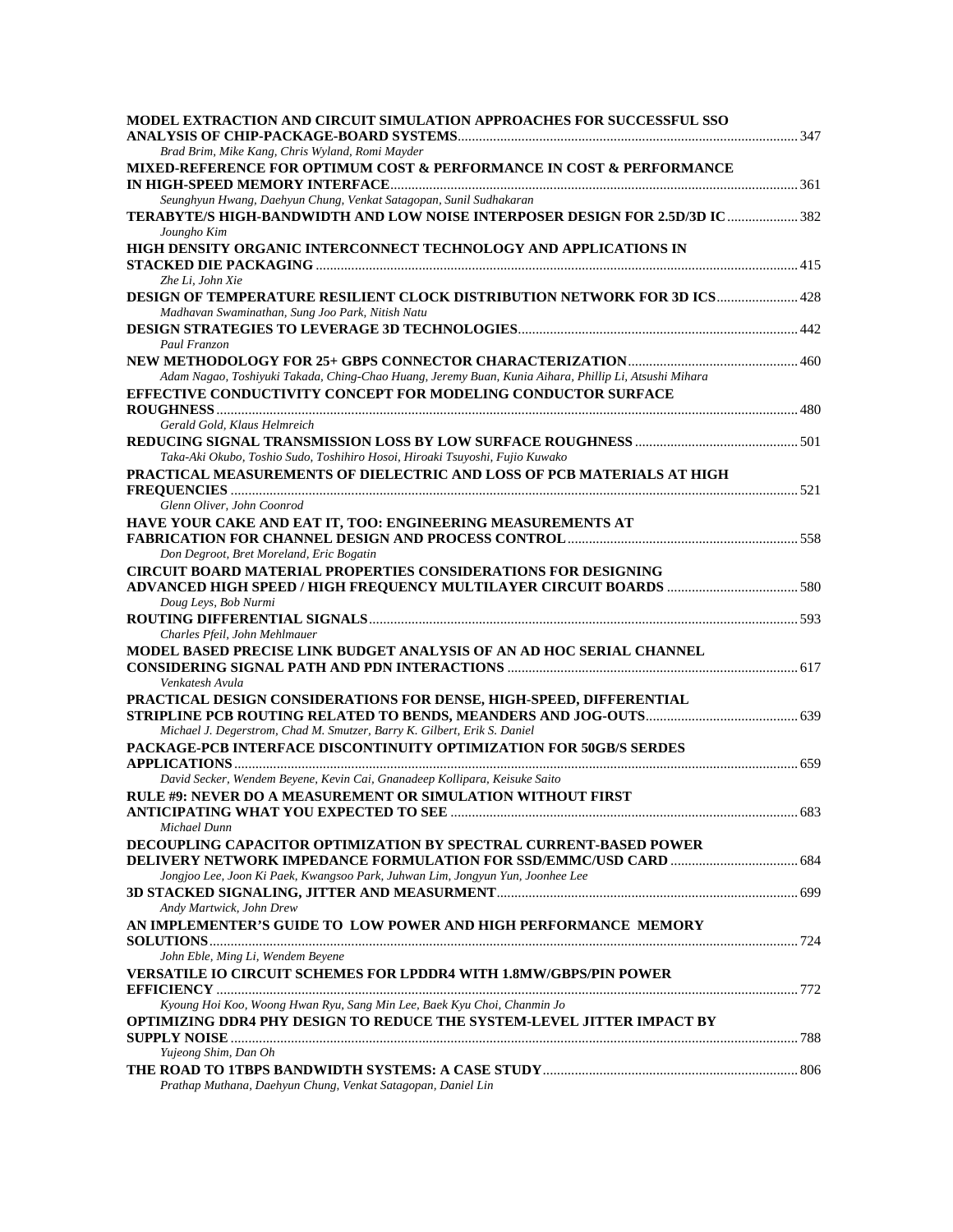### Volume 2

| Kate Hadden                                                                                                                                                                            |  |
|----------------------------------------------------------------------------------------------------------------------------------------------------------------------------------------|--|
| <b>MOVING HIGHER DATA RATE SERIAL LINKS INTO PRODUCTION - ISSUES &amp; SOLUTIONS  848</b><br>Donald Telian, Sergio Camerlo, Kusuma Matta, Michael Steinberger, Barry Katz, Walter Katz |  |
|                                                                                                                                                                                        |  |
| Richard Allred, Barry Katz, Ishwar Hosagrahar, Chao Xu, Wiley Gillmor                                                                                                                  |  |
|                                                                                                                                                                                        |  |
| Peerouz Amleshi, Cong Gao, Davi Correia, Lin Shen                                                                                                                                      |  |
| IMPROVED STATISTICAL LINK PATH ANALYSIS CONSIDERING BOTH CHANNEL ISI AND                                                                                                               |  |
|                                                                                                                                                                                        |  |
| Jingook Kim, Eungkyeong Park, Jongjoo Lee, Kwangsoo Park, Joonhee Lee                                                                                                                  |  |
| METHOD FOR ANALYTICALLY CALCULATING BER (BIT ERROR RATE) IN PRESENCE OF                                                                                                                |  |
|                                                                                                                                                                                        |  |
| Gauray Malhotra                                                                                                                                                                        |  |
| OVERCOMING THE SI CHALLENGES IN DESIGNING 25 - 40 GB/S BACKPLANE CHANNELS  953                                                                                                         |  |
| Stephen B. Smith, Madhumitha Rengarajan                                                                                                                                                |  |
|                                                                                                                                                                                        |  |
| Xiaoqing Dong, Wenyi Jin, Hang Yan, Daochun Mo, Geoff Zhang                                                                                                                            |  |
|                                                                                                                                                                                        |  |
| Matthew Brown, Mike Dudek, Adam Healey, Elizabeth Kochuparambil, Liav Ben Artsi, Richard Mellitz, Charles                                                                              |  |
| Moore, Adee Ran, Pavel Zivny                                                                                                                                                           |  |
|                                                                                                                                                                                        |  |
| Kate Hadden, Andrew Seidel                                                                                                                                                             |  |
| <b>RELATING COM TO FAMILIAR S-PARAMETER PARAMETRIC TO ASSIST 25GBPS SYSTEM</b>                                                                                                         |  |
|                                                                                                                                                                                        |  |
| Xiaoqing Dong, Moore Mo, Fangyi Rao, Wenyi Jin, Geoff Zhang                                                                                                                            |  |
| IBIS AMI MODELING OF RETIMER AND PERFORMANCE ANALYSIS OF RETIMER BASED                                                                                                                 |  |
|                                                                                                                                                                                        |  |
| Kian Haur, Venkatesh Avula, Liu Liang, Srikanth Pam, Makram Mansour, Fangyi Rao                                                                                                        |  |
| IMPROVING IBIS-AMI MODEL ACCURACY: MODEL-TO-MODEL AND MODEL-TO-LAB                                                                                                                     |  |
|                                                                                                                                                                                        |  |
| Dong Yang, Yunong Gan, Vivek Telang, Magesh Valliappan, Fred S. Tang, Todd Westerhoff, Fanyi Rao                                                                                       |  |
| <b>DESIGN AND VERIFICATION FOR HIGH-SPEED I/OS AT MULTIPLE TO 56 GBPS WITH</b>                                                                                                         |  |
|                                                                                                                                                                                        |  |
| Mike Peng Li                                                                                                                                                                           |  |
| INTRO TO JITTER: WHAT IS JITTER, AND WHY IS IT IMPORTANT TO CHARACTERIZE?  1220<br>Eric Bogatin, Alan Blankman                                                                         |  |
|                                                                                                                                                                                        |  |
| Mike Li                                                                                                                                                                                |  |
|                                                                                                                                                                                        |  |
| Bipin Dhavale, Aman Aflaki, Janani Chandrasekhar, John Jones, Alexander Razmadze, Yaojiang Zhang, Yuri                                                                                 |  |
| Tretiakov, Timothy Lu                                                                                                                                                                  |  |
|                                                                                                                                                                                        |  |
| Vladimir Dmitriev-Zdorov, Martin T. Miller, Chuck Ferry                                                                                                                                |  |
| 100G MARGINS: BER PERFORMANCE, CORRELATION TO MEASUREMENTS, AND                                                                                                                        |  |
|                                                                                                                                                                                        |  |
| Gianpiero Maria Bognanni                                                                                                                                                               |  |
|                                                                                                                                                                                        |  |
| Fangyi Rao, Sammy Hindi                                                                                                                                                                |  |
| <b>METHODOLOGIES FOR STRESSED RECEIVER TESTING OF 100GB/SEC SERIAL</b>                                                                                                                 |  |
|                                                                                                                                                                                        |  |
| John C. Calvin                                                                                                                                                                         |  |
| HIGH-SPEED LINK SIMULATION STRATEGY FOR MEETING ULTRA LONG DATA                                                                                                                        |  |
|                                                                                                                                                                                        |  |
| Hsinho Wu, Masashi Shimanouchi, Mike Peng Li                                                                                                                                           |  |
| PARTIAL RESPONSE MAXIMUM LIKELIHOOD EQUALIZATION AND DETECTION FOR                                                                                                                     |  |
|                                                                                                                                                                                        |  |
| Pervez M. Aziz, Cathy Ye Liu, Adam Healey                                                                                                                                              |  |
| 111.18 GBIT/S G-FEC DESIGN FOR OTN APPLICATION: THEORY AND IMPLEMENTATION                                                                                                              |  |
|                                                                                                                                                                                        |  |
| Arley Henrique Salvador, Cleber Akira Nakandakare, Eduardo Mobilon, Diego Brito De Carvalho                                                                                            |  |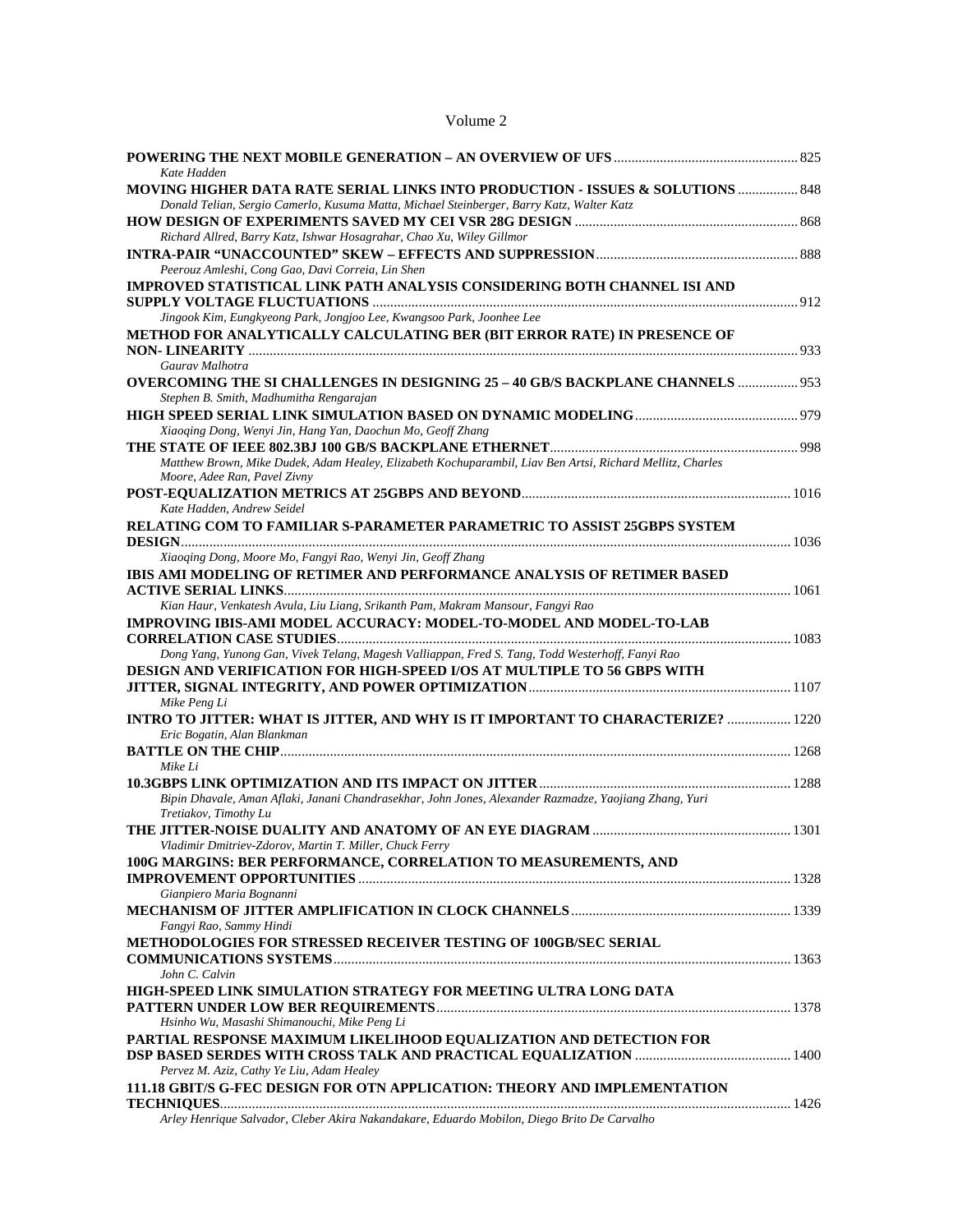| <b>EFFICIENT CIRCUIT-LEVEL IMPLEMENTATION OF KNUTH-BASED BALANCED AND</b> |  |
|---------------------------------------------------------------------------|--|
| Pamela A. Riggs, Barry K. Gilbert, Erik S. Daniel                         |  |
| MODULATION, EQUALIZATION, AND FORWARD ERROR CORRECTION CODING             |  |
|                                                                           |  |
| Adam Healey, Cathy Liu                                                    |  |
| STRATEGIES FOR DETERMINING THE OPTIMAL EQUALIZATION PARTITIONING IN       |  |
|                                                                           |  |
| Ryan Bespalko, Chris Holdenried, Siamak Sarvari, David Cassan, Saman Sadr |  |

#### Volume 3

| Melinda Yang, Eileen You, Anil Gundurao, Harpreet Gill                                       |  |
|----------------------------------------------------------------------------------------------|--|
| POWER MANAGEMENT NETWORK DESIGN METHODOLOGY AND VERIFICATION TO                              |  |
|                                                                                              |  |
| Alain Lacourse, Marcel Lapointe                                                              |  |
| ANALYSIS AND CORRELATIONS OF SUPPLY NOISE AND JITTER IMPACT ON DDR3L                         |  |
|                                                                                              |  |
| Jayong Koo, Jongbae Park, Almario F. Delos, Vishram S. Pandit                                |  |
| TOP-DOWN DESIGN METHODOLOGY FOR ENHANCED ELECTROMAGNETIC BAND-GAP                            |  |
|                                                                                              |  |
| Jai Narayan Tripathi, Raj Kumar Nagpal, Nitin Kumar Chhabra, Rakesh Malik, Jayanta Mukherjee |  |
| TOUCHSTONE® V2.0 SI/PI S-PARAMETER MODELS FOR SIMULTANEOUS SWITCHING                         |  |
|                                                                                              |  |
| Romi Mayder, Raymond Anderson, Nilesh Kamdar                                                 |  |
| PANEL 11-WE7: SYSTEM-LEVEL POWER INTEGRITY: TOOLS PROVIDERS AND TOOL                         |  |
|                                                                                              |  |
| Bruce Archambeault, Brad Brim, Patric Carrier, Istvan Novak, Steven Pytel, Stephen Scearce   |  |
| TROUBLESHOOTING RADIATED EMISSIONS USING YOUR OWN LOW-COST                                   |  |
|                                                                                              |  |
| Kenneth Wyatt                                                                                |  |
| QUANTITATIVE EMI ANALYSIS OF ELECTRICAL CONNECTORS USING SIMULATION                          |  |
|                                                                                              |  |
| Michael Rowlands, Alpesh Bhobe, Patrick Casher, Xiao Li                                      |  |
| ON-CHIP AWARE PACKAGE/BOARD INTEGRATED SIMULATION ON CONDUCTED                               |  |
|                                                                                              |  |
| Seil Kim, Woncheol Baek, Kyoungchoul Koo, Sangmin Lee, Seungbae Lee                          |  |
| <b>CHIP-PACKAGE-SYSTEM ESD SIMULATION METHODOLOGY WITH CHIP ESD COMPACT</b>                  |  |
|                                                                                              |  |
| Robert Myoung, Norman Chang, Byong-Su Seol                                                   |  |
|                                                                                              |  |
| Christopher Diminico, Mike Resso, Mike Sapozhnikov, Ronald Nordin, Harshang Pandya           |  |
|                                                                                              |  |
| Jack Carrel, Heidi Barnes, Robert Sleigh, Hoss Hakimi, Mike Resso                            |  |
|                                                                                              |  |
| Michael Schnecker                                                                            |  |
| <b>CORRELATION OF MEASUREMENT AND SIMULATION RESULTS USING IBIS-AMI</b>                      |  |
|                                                                                              |  |
| Sarah Boen Vo                                                                                |  |
| MANAGING S-PARAMETER DATA FOR 10 TO 32 GB/S TIME-DOMAIN SIMULATION  1775                     |  |
| Jon Martens, Alfred Neves, Bob Buxton, James Bell                                            |  |
| <b>CRACKING THE CODE OF 32 GBPSEC DIFFERENTIAL VIAS WITH ADVANCED TIME</b>                   |  |
|                                                                                              |  |
| Josiah Bartlett, Michael Steinberger, Alfred Neves, Tom Dagostino, James Bell                |  |
| RX JITTER, JITTER MEASUREMENT, AND RELATION TO JITTER TOLERANCE AND                          |  |
|                                                                                              |  |
| Masashi Shimanouchi, Hsinho Wu, Mike Peng Li                                                 |  |
| CLOSING THE LOOP: WHAT DO WE DO WHEN MEASUREMENTS & SIMULATIONS DON'T                        |  |
|                                                                                              |  |
| Scott McMorrow, Steve Pytel, Yuriy Shlepney, Doug Burns, Jason Miller, Al Neves, Martin Rowe |  |